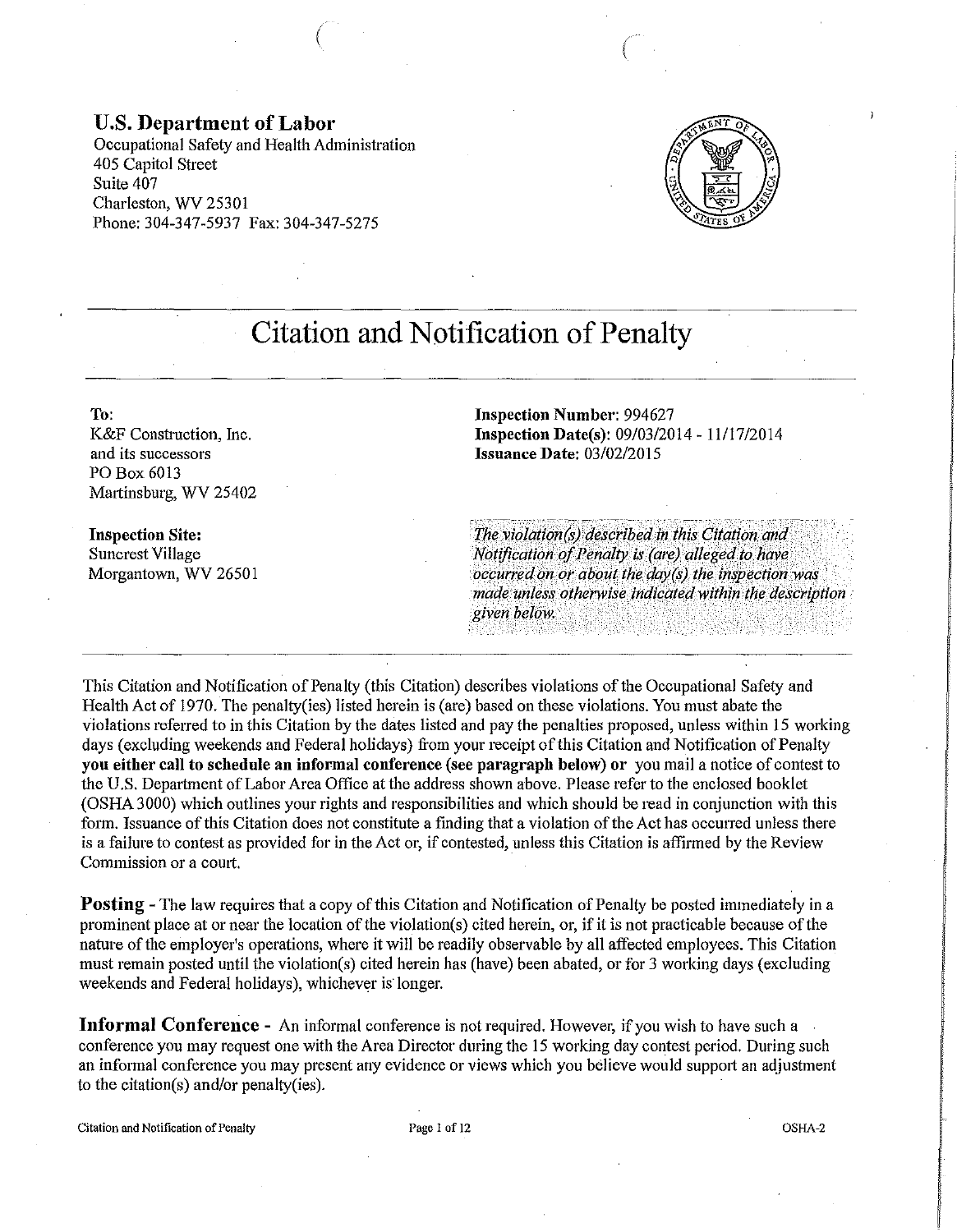If you are considering a request for an informal conference to discuss any issues related to this Citation and Notification of Penalty, you must take care to schedule it early enough to allow time to contest after the informal conference, should you decide to do so. Please keep in mind that a written letter of intent to contest must be submitted to the Area Director within 15 working days of your receipt of this Citation. The running of this contest period is not interrupted by an informal conference.

(

If you decide to request an informal conference, please complete, remove and post the Notice to Employees next to this Citation and Notification of Penalty as soon as the time, date, and place of the informal conference have been determined. Be sure to bring to the conference any and all supporting documentation of existing conditions as well as any abatement steps taken thus far. If conditions warrant, we can enter into an infotmal settlement agreement which amicably resolves this matter without litigation or contest.

**Right to Contest** – You have the right to contest this Citation and Notification of Penalty. You may contest all citation items or only individual items. You may also contest proposed penalties and/or abatement dates without contesting the underlying violations. **Unless you inform the Area Director in writing that you intend to contest the citation(s) and/or proposed penaltv(ies) within 15 working days after receipt, the citation(s) and the proposed penalty(ies) will become a final order of the Occupational Safety and Health Review Commission and may not be reviewed by any court or agency.** 

**Penalty Payment** – Penalties are due within 15 working days of receipt of this notification unless contested. (See the enclosed booklet and the additional information provided related to the Debt Collection Act of 1982.) Make your check or money order payable to "DOL-OSHA". Please indicate the Inspection Number on the remittance. You can also make your payment electronically on www.pay.gov. On the left side of the pay.gov homepage, you will see an option to Search Public Forms. Type **"OSHA"** and click Go. From the results, click on **OSHA Penalty Payment Form.** The direct link is:

#### https://www.pay.gov/paygov/forms/foiminstance.html?agencyForrnid=53090334.

You will be required to enter your inspection number when making the payment. Payments can be made by credit card or Automated Clearing House (ACH) using your banking information. Payments of \$50,000 or more require a Transaction ID, and also must be paid using ACH. If you require a Transaction ID, please contact the OSHA Debt Collection Team at (202) 693-2170.

OSHA does not agree to any restrictions or conditions or endorsements put on any check, money order, or electronic payment for less than the full amount due, and will process the payments as if these restrictions or conditions do not exist.

**Notification of Corrective Action-** For each violation which you do not contest, you must provide *abatement certification* to the Area Director of the OSHA office issuing the citation and identified above. This abatement certification is to be provided by letter within 10 calendar days after each abatement date. Abatement certification includes the date and method of abatement. If the citation indicates that the violation was corrected during the inspection, no abatement certification is required for that item. The abatement certification letter must be posted at the location where the violation appeared and the corrective action took place or employees must otherwise be effectively informed about abatement activities. A sample abatement certification letter is enclosed with this Citation. In addition, where the citation indicates that *abatement documentation* is necessary, evidence of the purchase or repair of equipment, photographs or video, receipts, training records, etc., verifying that abatement has occurred is required to be provided to the Area Director.

**Employer Discrimination Unlawful** – The law prohibits discrimination by an employer against an

Citation and Notification of Penalty **Page 2 of 12** Page 2 of 12 **OSHA-2** OSHA-2

';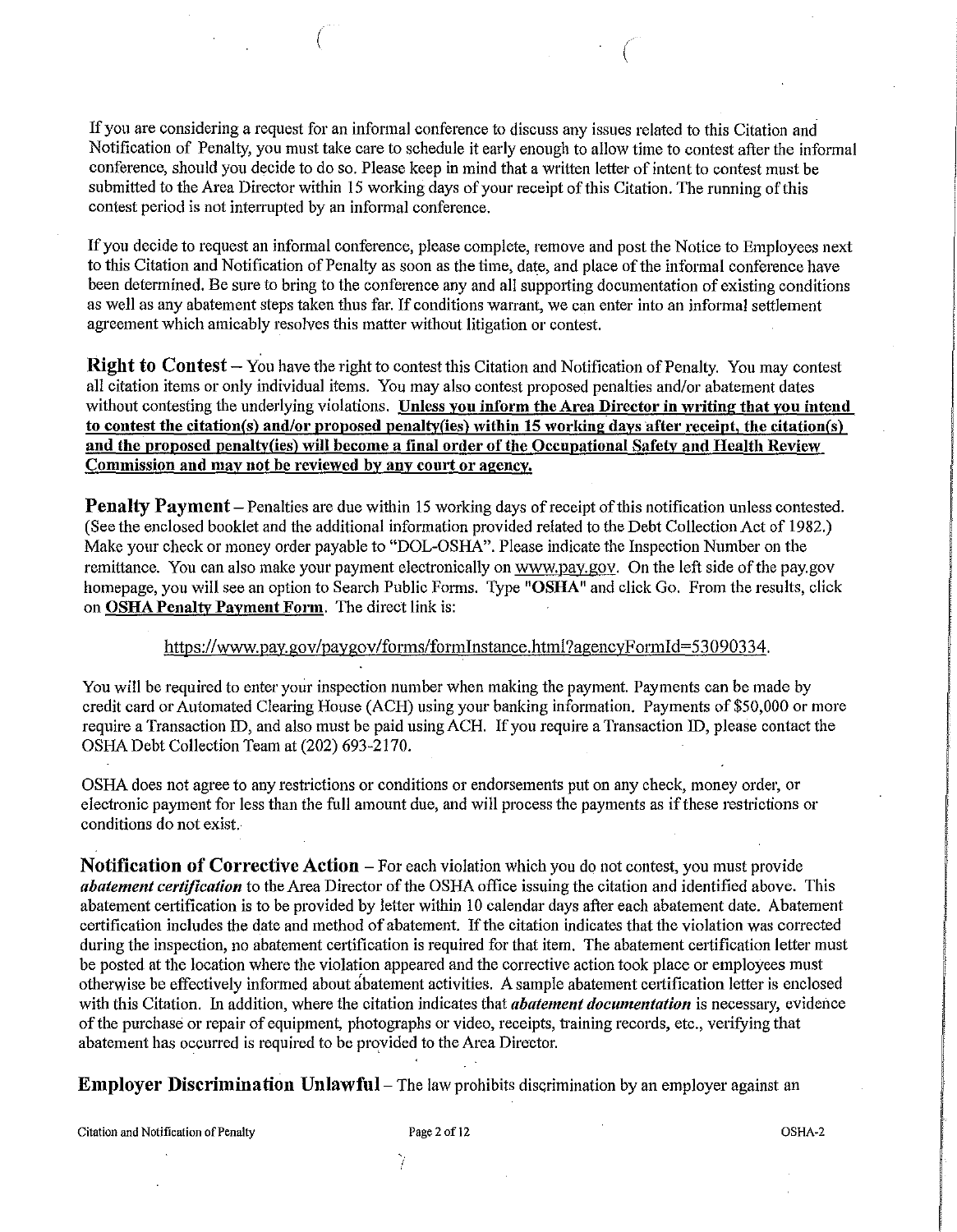employee for filing a complaint or for exercising any rights under this Act. An employee who believes that he/she has been discriminated against may file a complaint no later than 30 days after the discrimination occurred with the U.S. Department of Labor Area Office at the address shown above.

 $($ 

**Employer Rights and Responsibilities** – The enclosed booklet (OSHA 3000) outlines additional employer rights and responsibilities and should be read in conjunction with this notification.

**Notice to Employees** – The law gives an employee or his/her representative the opportunity to object to any abatement date set for a violation if he/she believes the date to be unreasonable. The contest must be mailed to the U.S. Department of Labor Area Office at the address shown above and postmarked within 15 working days (excluding weekends and Federal holidays) of the receipt by the employer of this Citation and Notification of Penalty.

**Inspection Activity Data** - You should be aware that OSHA publishes information on its inspection and citation activity on the Internet under the provisions of the Electronic Freedom of Information Act. The information related to these alleged violations will be posted when our system indicates that you have received this citation. You are encouraged to review the information concerning your establishment at www.osha.gov. If you have any dispute with the accuracy of the information displayed, please contact this office.

Citation and Notification of Penalty **Page 3** of 12 OSHA-2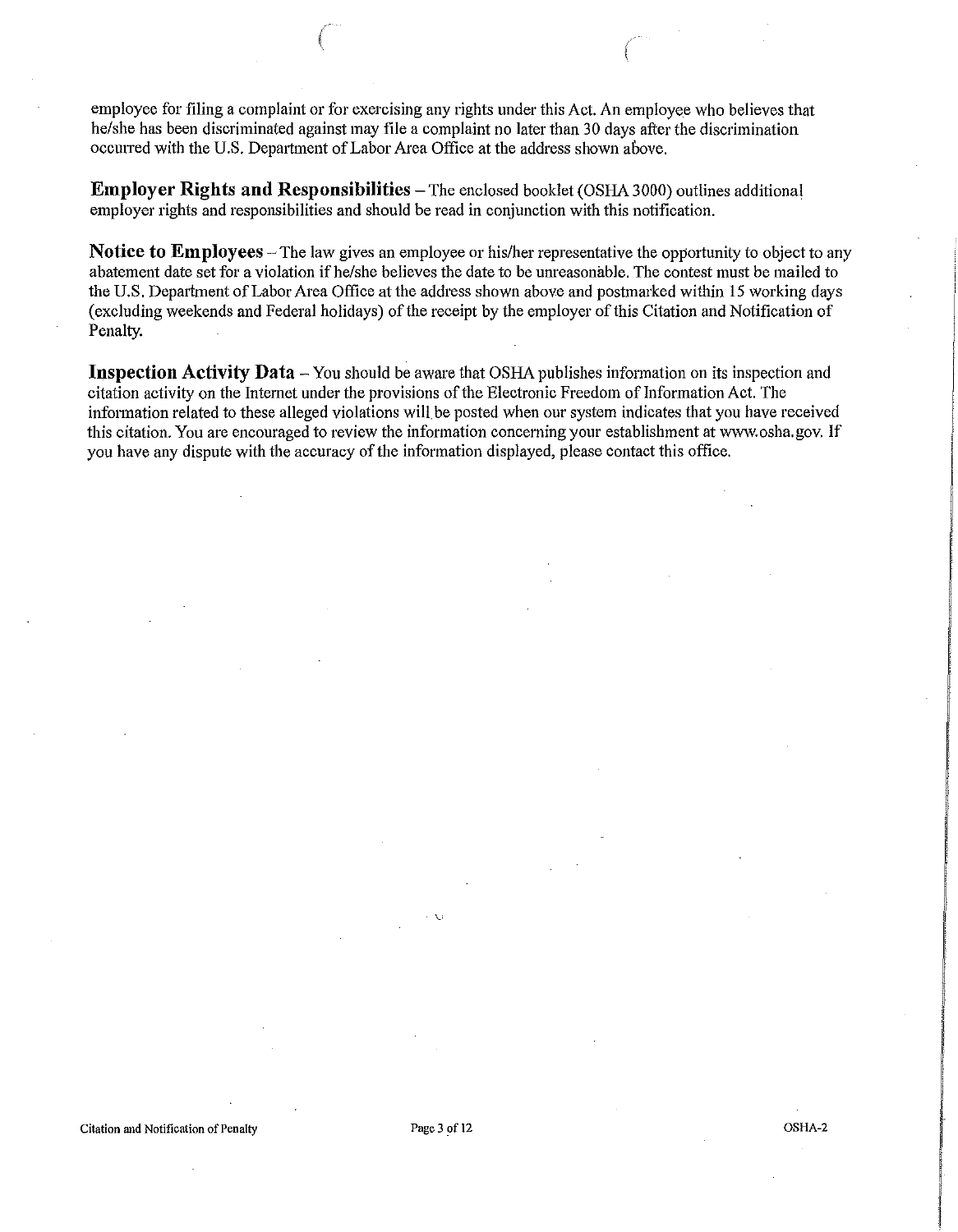U.S. **Department of Labor**  Occupational Safety and Health Administration



## NOTICE TO EMPLOYEES OF INFORMAL CONFERENCE

 $($ 

An informal conference has been scheduled with OSHA to discuss the citation(s) issued on 03/02/2015. The conference will be held by telephone or at the OSHA office located at 405 Capitol Street, Suite 407, Charleston, WV 25301 on at

\_\_\_\_\_\_\_\_ . Employees and/or representatives of employees have a right to attend an

informal conference.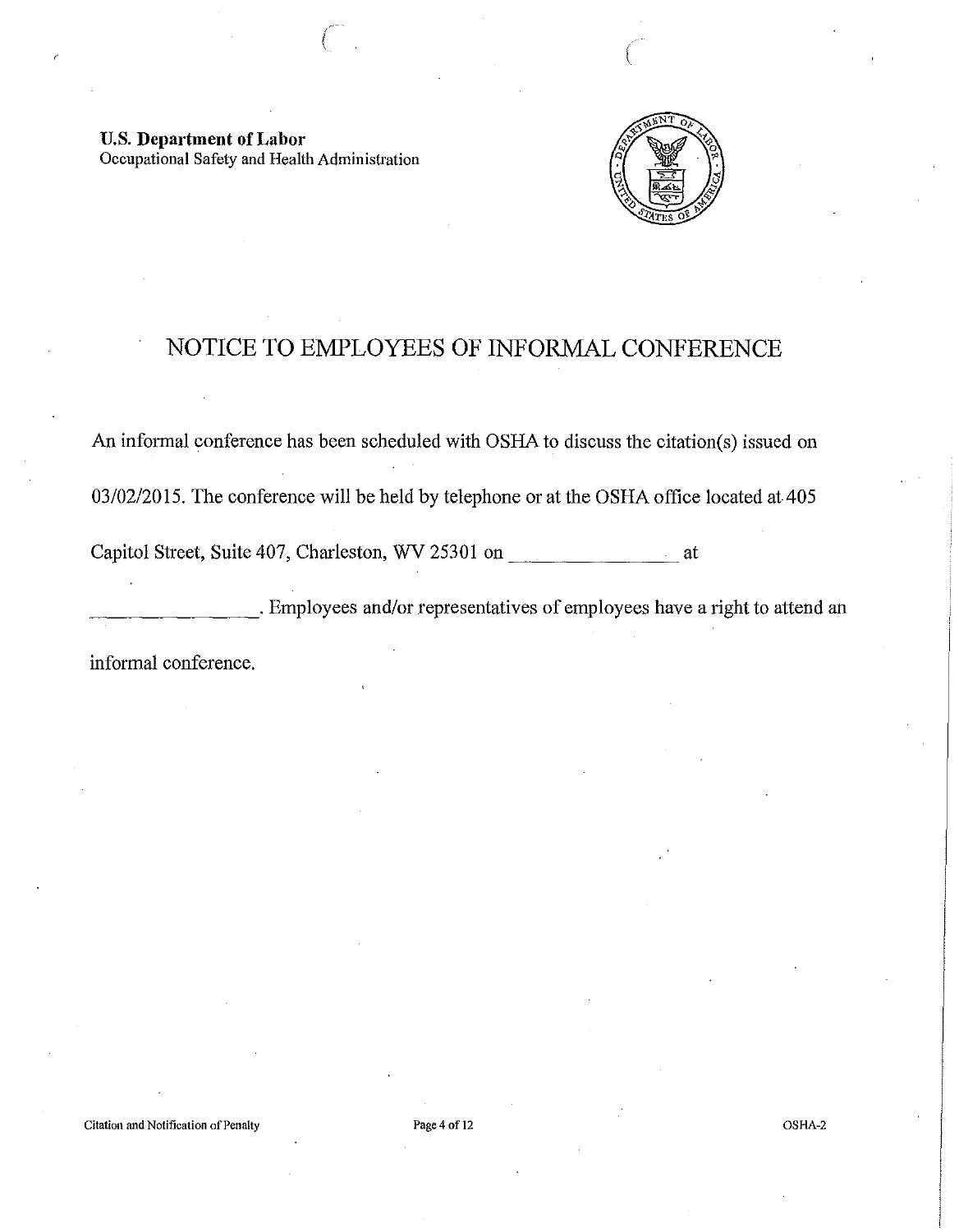#### CERTIFICATION OF CORRECTIVE ACTION WORKSHEET

 $($ 

Inspection Number: 994627

| Company Name: K&F Construction, Inc.                    |
|---------------------------------------------------------|
| Inspection Site: Suncrest Village, Morgantown, WV 26501 |
| Issuance Date: 03/02/2015                               |

List the specific method of correction for each item on this citation in this package that does not read "Corrected During Inspection" and return to: U.S. Department of Labor- Occupational Safety and Health Administration, 405 Capitol Street, Suite 407, Charleston, WV25301

|  | By (Method of Abatement):                                                                                                                          |  |
|--|----------------------------------------------------------------------------------------------------------------------------------------------------|--|
|  | By (Method of Abatement):<br><u> 2000 - Jan Barristo, martin amerikan basar dan berasal dalam basar dalam basar dalam basar dalam basar dalam </u> |  |
|  | By (Method of Abatement):<br><u> 1989 - Andrea Andrew Amerikaanse Amerikaanse kommunister (</u>                                                    |  |
|  |                                                                                                                                                    |  |
|  |                                                                                                                                                    |  |

I certify that the information contained in this document is accurate and that the affected employees and their representatives have been informed of the abatement.

| Signature |  | Date |
|-----------|--|------|
|           |  |      |

Typed or Printed Name Title

NOTE: 29 USC 666(g) whoever knowingly makes any false statements, representation or certification in any application, record, plan or other documents filed or required to be maintained pursuant to the Act shall, upon conviction, be punished by a fine of not more than \$10,000 or by imprisonment of not more than 6 months or both.

POSTING: A copy of completed Corrective Action Worksheet should be posted for employee review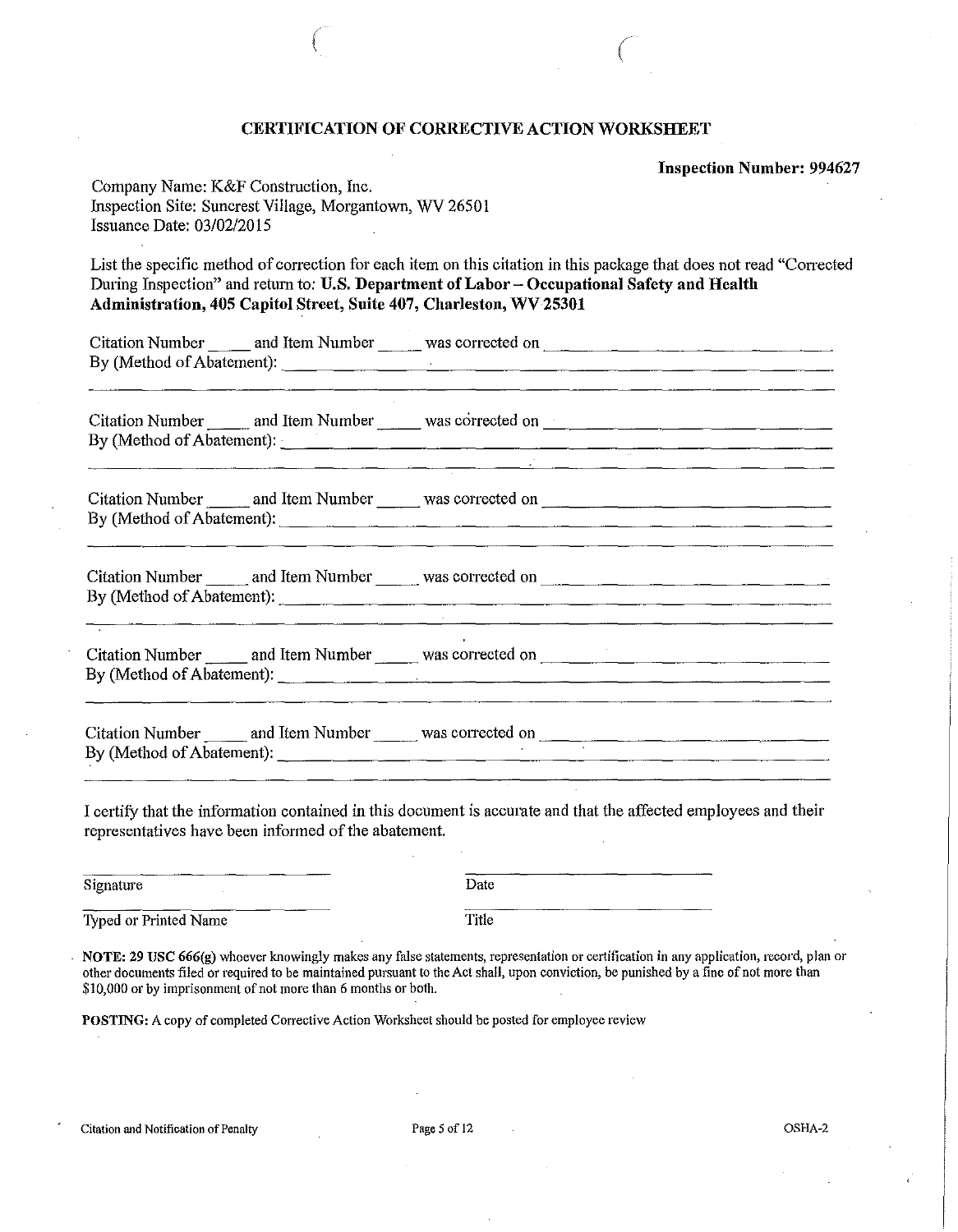U.S. Department of Labor Occupational Safety and Health Administration Inspection Date(s): 09/03/2014 - 11/17/2014

Inspection Number: 994627 Issuance Date: 03/02/2015

 $\left($ 



#### Citation and Notification of Penalty

Company Name: K&F Construction, Inc. Inspection Site: Suncrest Village, Morgantown, WV 26501

 $\mathcal{L}$ 

The alleged violations below have been grouped because they involve similar or related hazards that may increase the potential for injury or illness.

Citation 1 Item 1 a Type of Violation: **Serious** 

29 CFR 1926.451 (c)(2)(iv): Front-end loaders and similar pieces of equipment are used to support scaffold platforms when they are not specifically designed by the manufacturer for such use:

(a) Suncrest: The employer uses a forklift to support a scaffold platform when the forklift is not· specifically designed by the manufacturer for such use. This condition was most recently observed on or about September 3, 20 14, when a piece of plywood was laid on top of the forks of a Pettibone forklift, Model 8044, and used as a scaffold platform for an employee applying tape to the house wrap approximately 25 feet above the ground.

Pursuant to 29 CFR 1903.19, for the specific instance(s) of this violation, the employer must submit abatement certification and documentation required within 10 days after abatement date. The certification shall include a statement that abatement is complete, the date and method of abatement, and state that employees and their representatives were informed of this abatement. Abatement documentation shall include documents demonstrating that abatement is complete, such as evidence of the purchase or repair of equipment, photographic or video evidence of abatement or other written records. All other abatement actions are ongoing.

#### ABATEMENT DOCUMENTATION REQUIRED FOR THIS ITEM

Date By Which Violation Must be Abated: Proposed Penalty:

03/10/2015 \$2200.00

See pages l through 4 of this Citation and Notification of Penalty for infonnation on employer and employee rights and responsibilities.

Citation and Notification of Penalty **Page 6** of 12 **Page 6** of 12 **OSHA**-2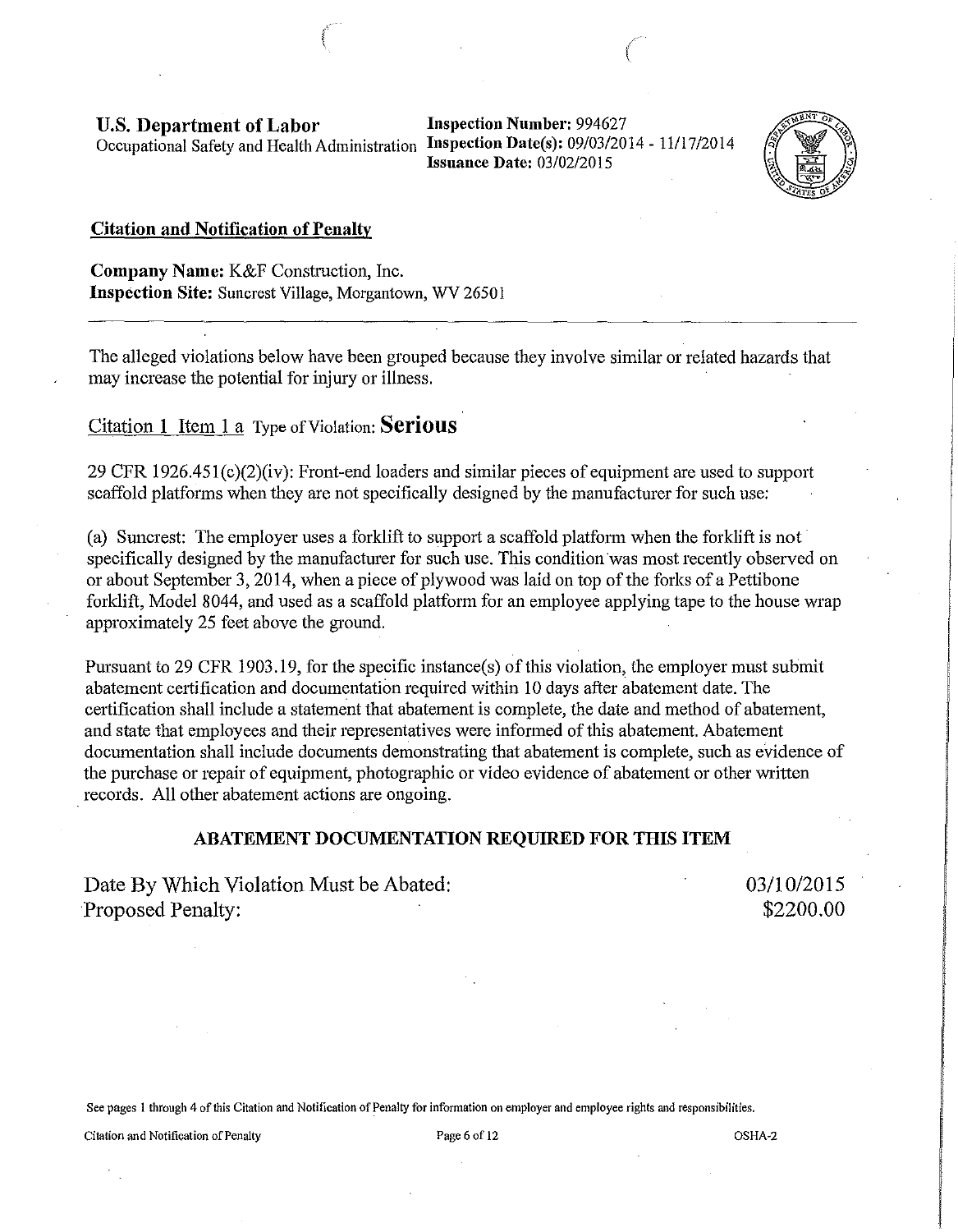**U.S. Department of Labor** Inspection Number: 994627 Occupational Safety and Health Administration **Inspection Date(s):** 09/03/2014- 11/17/2014

**Issuance Date:** 03/02/2015



#### **Citation and Notification of Penalty**

**Company Name:** K&F Construction, Inc. **Inspection Site:** Suncrest Village, Morgantown, WV 26501

Citation 1 Item **1** b Type of Violation: **Serious** 

29 CFR 1926.45l(c)(2)(v): The employer uses forklifts to support scaffold platforms without ensuring that the entire platform is attached to the fork and that the forklift is not moved horizontally while the platform is occupied:

 $($ 

(a) Suncrest: The employer does not ensure that forklifts used to support scaffold platforms have the entire platform attached to the fork and that the forklift is not moved horizontally while the platform is occupied. This condition was most recently observed on or about September 3, 2014, in that a Pettibone forklift with an unsecured piece of plywood was laid on top of the forks and was used as a scaffold platform for an employee applying tape to the house wrap approximately 25 feet above the ground.

Pursuant to 29 CFR 1903.19, for the specific instance(s) of this violation, the employer must submit abatement certification and documentation required within 10 days after abatement date. The certification shall include a statement that abatement is complete, the date and method of abatement, and state that employees and their representatives were informed of this abatement. Abatement documentation shall include documents demonstrating that abatement is complete, such as evidence of the purchase or repair of equipment, photographic or video evidence of abatement or other written records. All other abatement actions are ongoing.

#### **ABATEMENT DOCUMENTATION REQUIRED FOR THIS ITEM**

Date By Which Violation Must be Abated: 03/10/2015

See pages 1 through 4 of this Citation and Notification of Penalty for information on employer and employee rights and responsibilities.

Citation and Notification of Penalty **Page 7** of 12 **Page 7** of 12 **OSHA-2 OSHA-2**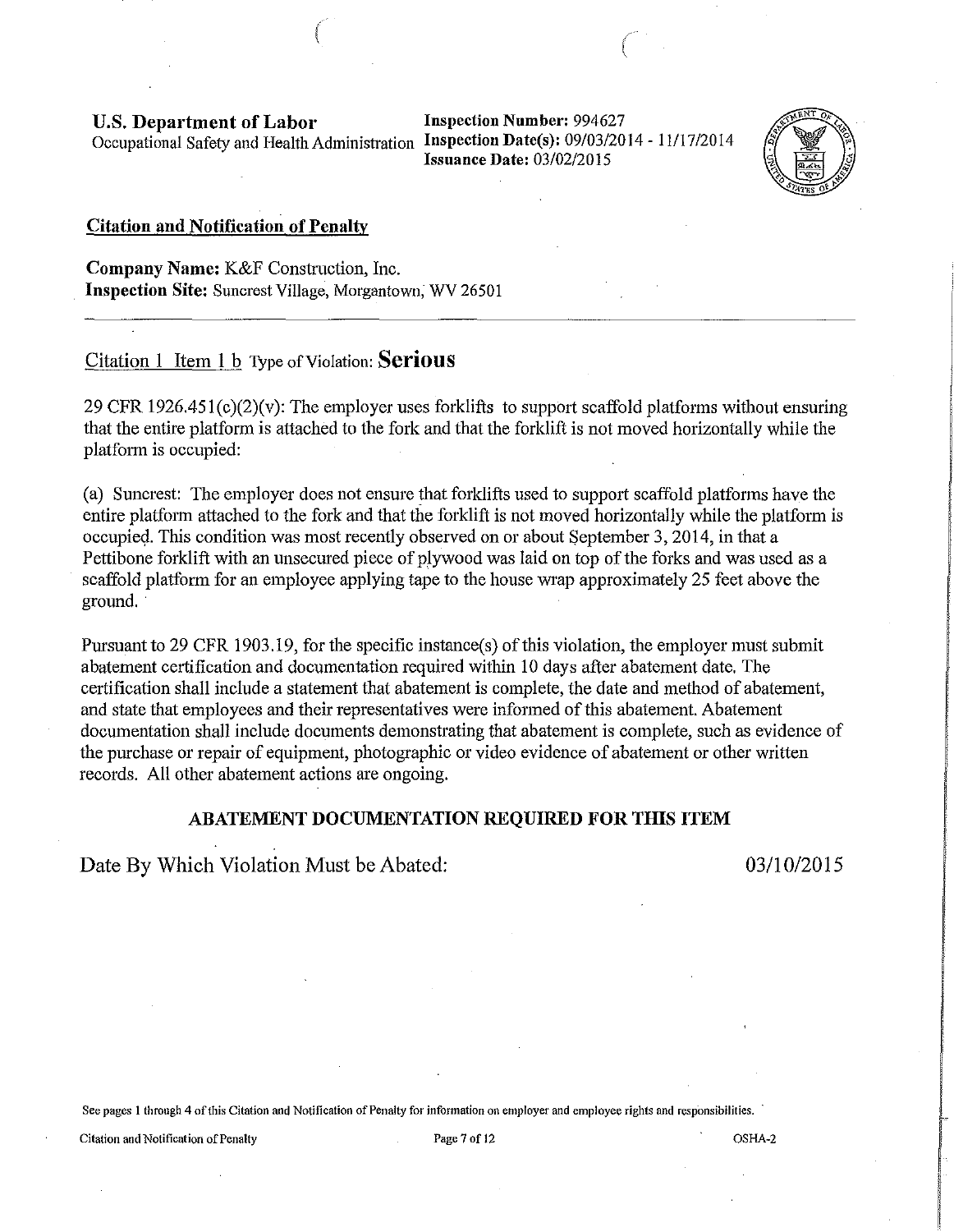**U.S. Department of Labor** Inspection Number: 994627 Occupational Safety and Health Administration **Inspection Date(s):** 09/03/2014 - 11117/2014

**Issuance Date:** 03/02/2015



#### **Citation and Notification of Penalty**

**Company Name:** K&F Construction, Inc. **Inspection Site:** Suncrest Village, Morgantown, WV 26501

Citation 2 Item 1 Type of Violation: **Willful** 

29 CFR 1926.95(a): Protective equipment, including personal protective equipment for eyes, face, head, and extremities, protective clothing, respiratory devices, and protective shields and barriers, are not provided, used, and maintained in a sanitary and reliable condition:

 $($ 

(a) Suncrest: The employer does not ensure that protective equipment for eyes is used. This. condition was most recently observed on or about September 3, 2014, in that employees used a nail gun to secure roofing felt/underlayment to the roof without the use of safety glasses.

Pursuant to 29 CFR 1903.19, for the specific instance(s) of this violation, the employer must submit abatement certification and documentation required within I 0 days after abatement date. The certification shall include a statement that abatement is complete, the date and method of abatement, and state that employees and their representatives were informed of this abatement. Abatement documentation shall include documents demonstrating that abatement is complete, such as evidence of the purchase or repair of equipment, photographic or video evidence of abatement or other written records. All other abatement actions are ongoing.

#### **ABATEMENT DOCUMENTATION REQUIRED FOR THIS ITEM**

Date By Which Violation Must be Abated: Proposed Penalty:

03/10/2015 \$30250.00

See pages 1 through 4 of this Citation and Notification of Penalty for information on employer and employee rights and responsibilities.

**Citation and Notification of Penalty Page 8 of 12** OSHA-2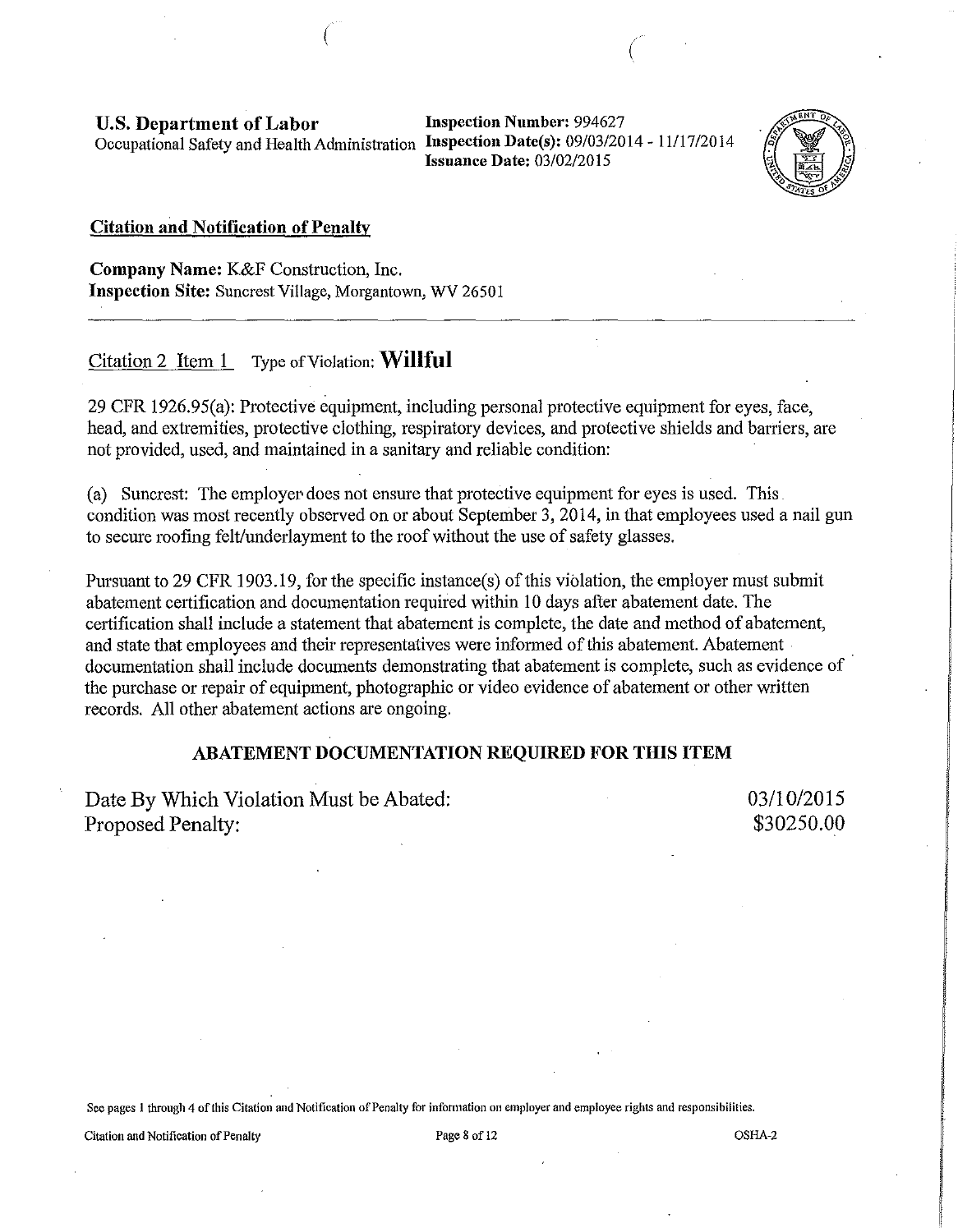U.S. Department of Labor Occupational Safety and Health Administration Inspection Date(s): 09/03/2014 - 11/17/2014

Inspection Number: 994627 Issuance Date: 03/02/2015

(



#### Citation and Notification of Penalty

Company Name: K&F Construction, Inc. Inspection Site: Suncrest Village, Morgantown, WV 26501

*(* 

Citation 2 Item 2 Type of Violation: **Willful** 

29 CFR  $1926.451(g)(1)(vii)$ : Each employee on a scaffold, not otherwise specified in paragraphs  $(g)(1)(i)$  through  $(g)(1)(vi)$  of this section, more than 10 feet  $(3.1 \text{ m})$  above lower level is not protected from falls by the use of personal fall arrest systems or guardrail systems meeting the requirements of paragraph  $(g)(4)$  of this section:

(a) Suncrest: The employer does not ensure that each employee on a scaffold, more than 10 feet above lower levels are protected from falls by the use of personal fall arrest systems or guardrail systems. This condition was most recently observed on or about September 3, 2014, in that an employee was exposed to a fall of approximately 25 feet while standing on a piece of plywood placed on the forks of a Pettibone forklift, and applied tape to the house wrap with no fall protection.

'

Pursuant to 29 CFR 1903.19, for the specific instance(s) of this violation, the employer must submit abatement certification and documentation required within 10 days after abatement date. The certification shall include a statement that abatement is complete, the date and method of abatement, and state that employees and their representatives were informed of this abatement. Abatement documentation shall include documents demonstrating that abatement is complete, such as evidence of the purchase or repair of equipment, photographic or video evidence of abatement or other written records. All other abatement actions are ongoing.

#### ABATEMENT DOCUMENTATION REQUIRED FOR THIS ITEM

Date By Which Violation Must be Abated: Proposed Penalty:

03/10/2015 \$38500.00

See pages 1 through 4 of this Citation and Notification of Penalty for information on employer and employee rights and responsibilities.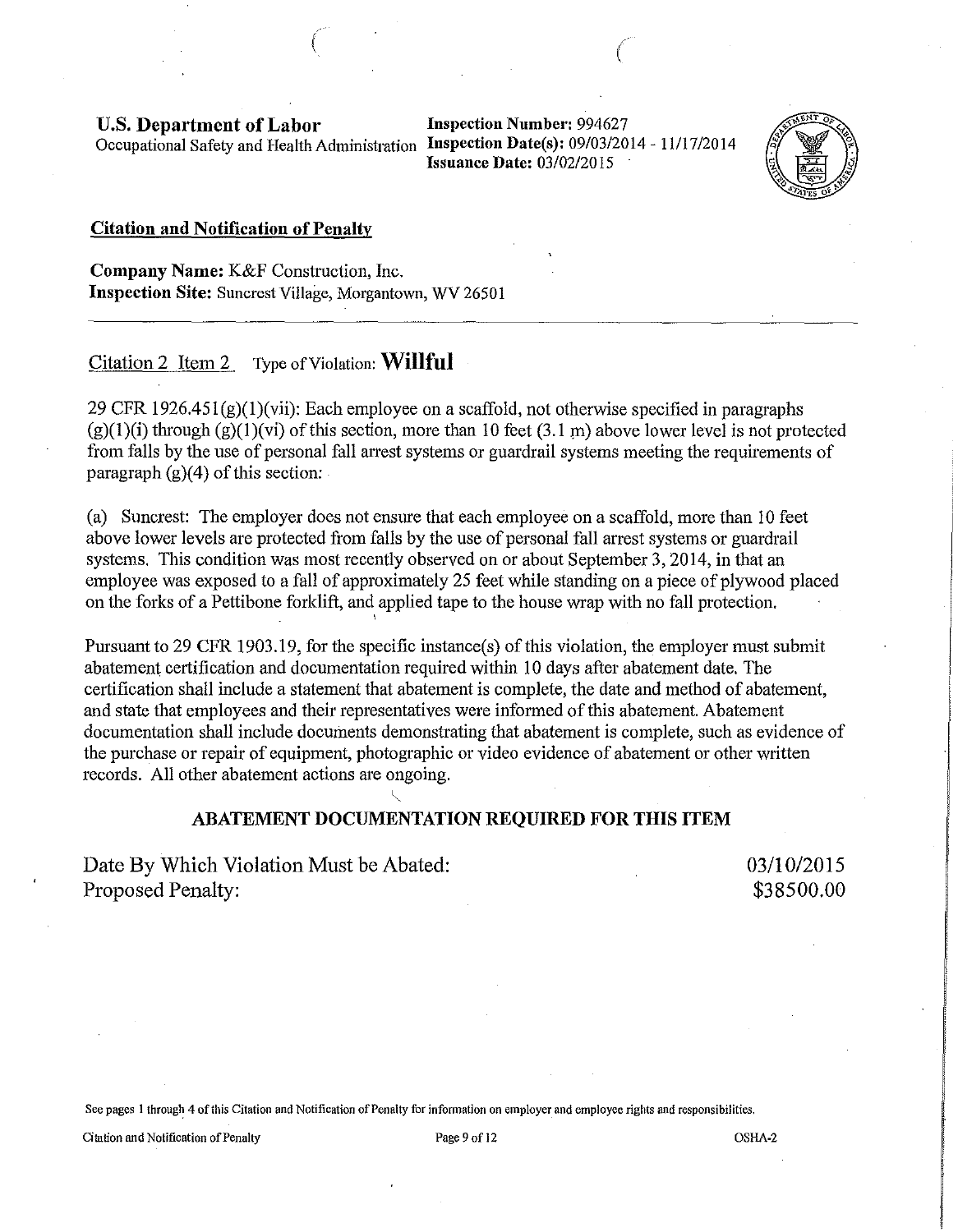U.S. Department of Labor Occupational Safety and Health Administration Inspection Date(s): 09/03/2014- 11/17/2014

Inspection Number: 994627 Issuance Date: 03/02/2015

**Contract** 



#### Citation and Notification of Penalty .

Company Name: K&F Construction, Inc. Inspection Site: Suncrest Village, Morgantown, WV 26501

 $\left($ 

Citation 2 Item 3 Type of Violation: **Willful** 

29 CFR 1926.50l(b)(13): Each employee engaged in residential construction activities 6 feet (1.8 m) or more above lower levels are not protected by guardrail systems, safety net system, or personal fall arrest system:

(a) Suncrest: The employer does not ensure that each employee engaged in residential construction activities 6 feet or more above lower levels are protected by guardrail systems, safety net system, or personal fall arrest system. This condition was most recently observed on or about September 3, 2014 in that two employees were exposed to falls of approximately 30 feet to ground while installing felt paper on a 6:12 pitched roof with no fall protection.

Pursuant to 29 CFR 1903.19, for the specific instance(s) of this violation, the employer must submit. abatement certification and documentation required within 10 days after abatement date. The certification shall include a statement that abatement is complete, the date and method of abatement, and state that employees and their representatives were informed of this abatement. Abatement documentation shall include documents demonstrating that abatement is complete, such as evidence of the purchase or repair of equipment, photographic or video evidence of abatement or other written records. All other abatement actions are ongoing.

#### ABATEMENT DOCUMENTATION REQUIRED FOR THIS ITEM

Date By Which Violation Must be Abated: Proposed Penalty:

03/10/2015 \$38500.00

Prentice Cline Area Director

See pages 1 through 4 of this Citation and Notification of Penalty for information on employer and employee rights and responsibilities.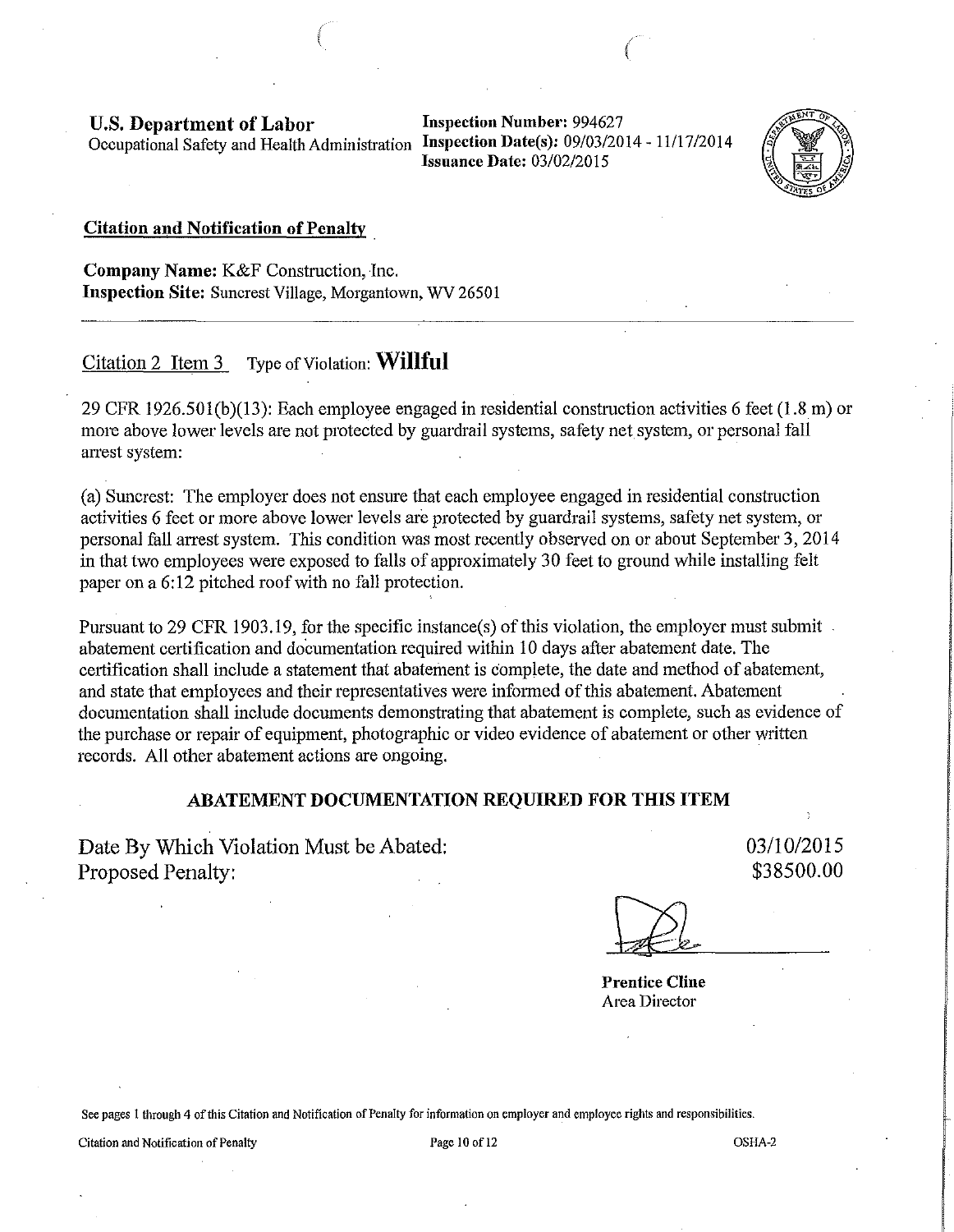**U.S. Department of Labor**  Occupational Safety and Health Administration 405 Capitol Street Suite 407 Charleston, WV 25301 Phone: 304-347-5937 Fax: 304-347-5275



 $\left($ 

## **INVOICE/ DEBT COLLECTION NOTICE**

#### **Company Name: Inspection Site: Issuance Date: K&F Construction, Inc. Snncrest Village, Morgantown, WV 26501 03/02/2015**

 $\left($ 

| <b>Summary of Penalties for Inspection Number</b> | 994627      |
|---------------------------------------------------|-------------|
| <b>Citation 1, Serious</b>                        | \$2200.00   |
| <b>Citation 2, Willful</b>                        | \$107250.00 |
| <b>TOTAL PROPOSED PENALTIES</b>                   | \$109450.00 |

To avoid additional charges, please remit payment promptly to this Area Office for the total amount of the uncontested penalties summarized above. Make your check or money order payable to: "DOL-OSHA". Please indicate OSHA's Inspection Number (indicated above) on the remittance. You can also make your payment electronically on www.pay.gov. On the left side of the pay.gov homepage, you will see an option to Search Public Forms. Type "OSHA" and click Go. From the results, click on **OSHA Penalty Payment Form.** The direct link is https://www.pay.gov/paygov/forms/formInstance.html?agencyFormId=53090334. You will be required to enter your inspection number when making the payment. Payments can be made by credit card or Automated Clearing House (ACH) using your banking information. Payments of \$50,000 or more require a Transaction ID, and also must be paid using ACH. If you require a Transaction ID, please contact the OSHA Debt Collection Team at (202) 693-2170.

OSHA does not agree to any restrictions or conditions or endorsements put on any check, money order, or electronic payment for less than the full amount due, and will cash the check or money order as if these restrictions or conditions do not exist.

If a personal check is issued, it will be converted into an electronic fund transfer (EFT). This means that our bank will copy your check and use the account information on it to electronically debit your account for the amount of the check. The debit from your account will then usually occur within 24 hours and will be shown on your regular account statement. You will not receive your original check back. The bank will destroy your original check, but will keep a copy of it. If the EFT cannot be completed because of insufficient funds or closed